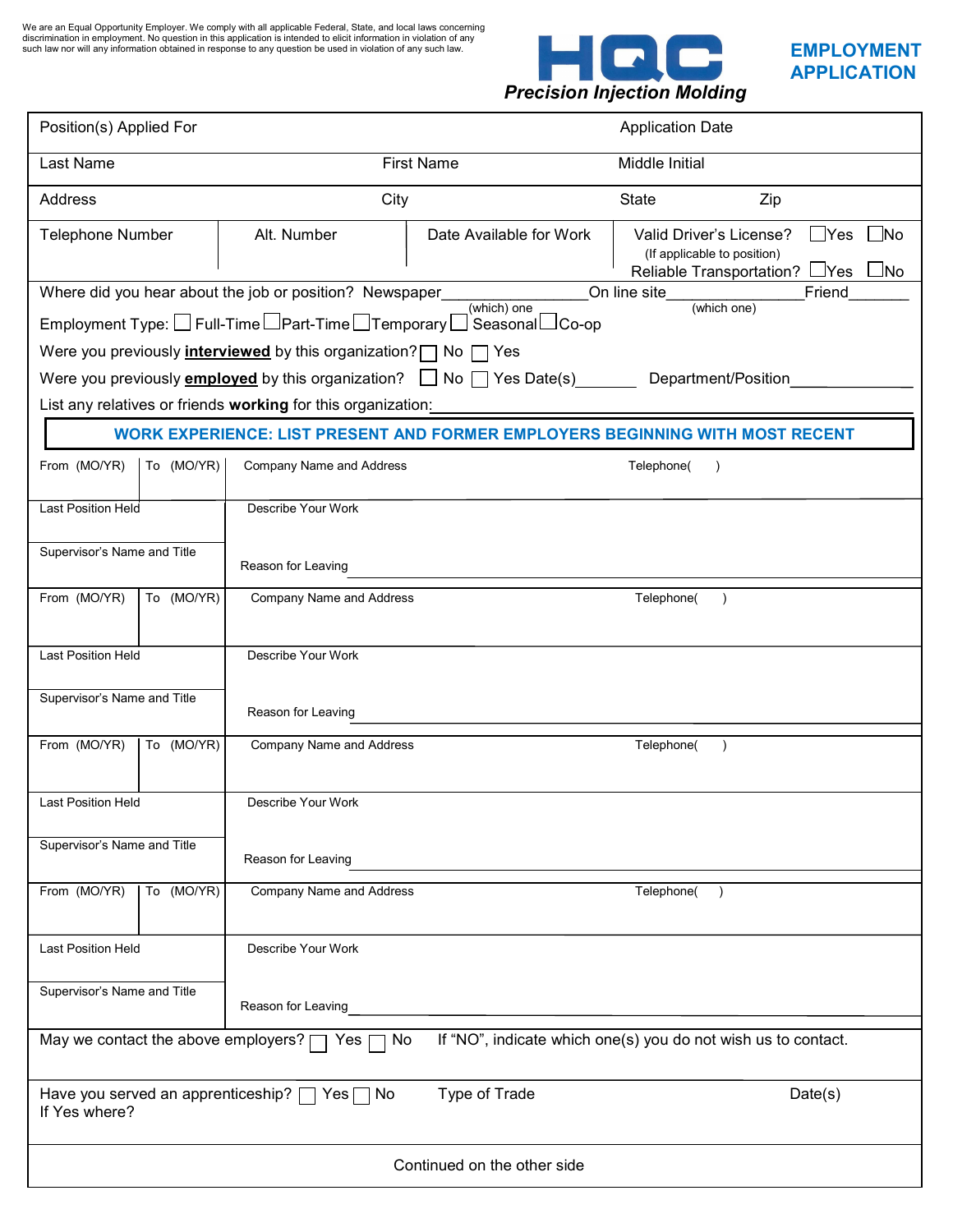### Special Skills and Qualifications: Mechanical and/or technical experience and abilities relevant to the position for which you have applied

**Education** 

| Location | No. of Years<br>Completed | Did you<br>Graduate? | Course of Study |        |
|----------|---------------------------|----------------------|-----------------|--------|
|          |                           |                      |                 |        |
|          |                           |                      | Major           | Degree |
|          |                           |                      |                 |        |
|          |                           |                      |                 |        |

#### References of individuals (not relatives) known for at least 3 years

| Name | Relationship | Telephone | Years Known |
|------|--------------|-----------|-------------|
|      |              |           |             |
| Name | Relationship | Telephone | Years Known |
|      |              |           |             |
| Name | Relationship | Telephone | Years Known |
|      |              |           |             |

## Miscellaneous Information

If you are hired a background check may be run and if you have anything that may compromise the business or it's current employee it could be grounds for termination. If you would like to discuss anything before getting hired please let us know. Can you verify your legal rights to work in the U.S. by providing a birth certificate, proof of U.S. Citizenship, or by some other means?  $\Box$  Yes  $\Box$  NO

|  |  |  | If you are under 18, are you able to furnish a work permit? $\Box$ Yes $\Box$ No $\Box$ I am not under the age of 18 |
|--|--|--|----------------------------------------------------------------------------------------------------------------------|
|--|--|--|----------------------------------------------------------------------------------------------------------------------|

# Applicant's Certification - Please read carefully before signing

I certify that the answers given by me to the foregoing questions and the statements made by me in the application are correct and complete. I understand that, if I become employed, a misrepresentation or omission of fact in this application may result in my discharge from employment.

I authorize the Company, as part of its evaluation of my suitability for employment, to contact all school officials, references, and my previous supervisors to secure information concerning my skills, character, and ability.

I further acknowledge and agree that no manager or representative of HQC has any authority to enter into any employment agreement. I understand and agree that, if I am employed, I will be an at-will employee and HQC may terminate my employment at any time and for any or no reason without prior notice.

I understand that if I am applying for a position in shipping/receiving that I will have to furnish a valid driver's license before I can be considered for that position and that the information will be checked by our insurance company for any and all driving violations and driving record. If either of those are not in excellent standings, I will not be considered for that position. This is not to imply that the applicant will secure the position based just on these findings.

 $\lfloor$